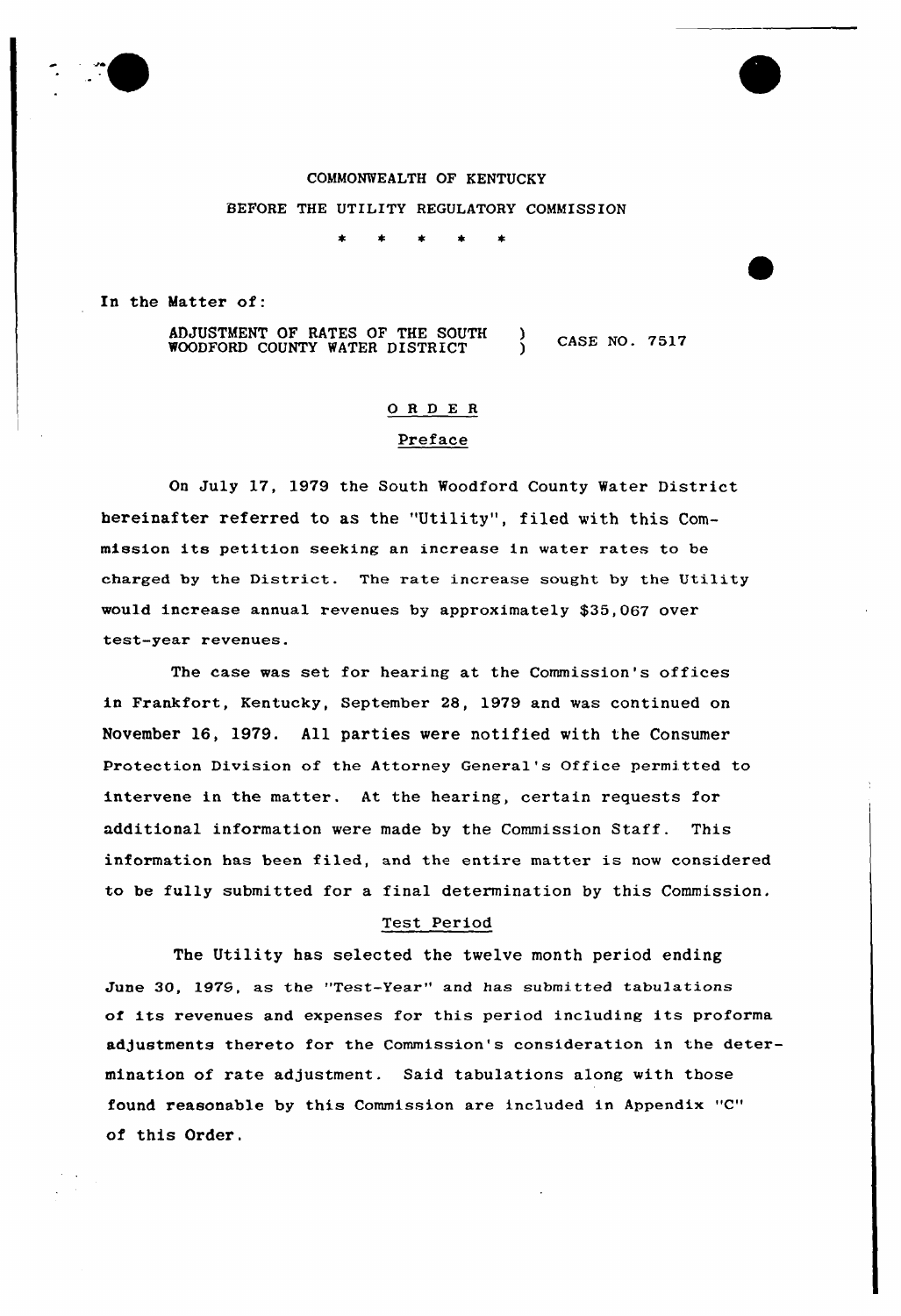#### Findings in This Matter

The Commission, after consideration of all the evidence of record and being advised, is of the opinion and finds:

That the existing rates charged by the Utility produced annual revenues of approximately \$67,602 from an average of 440 customers receiving water service during the test-year; and the addition thereto of \$2,565 interest income yielded total revenues of \$70,167 for the period.

2. That the Utility's proforma annual operating expenses, including depreciation and interest, are estimated to be approximately \$90,586.

3. That the rates prescxibed and set forth in Appendix "A", attached hereto and made a part hereof, are the fair, just, and reasonable rates to be charged by the Utility for services rendered to its customers. Further, that these rates should produce annual revenues of approximately \$96,961. The addition thereto of \$2,565 Interest Income should provide total annual revenues of \$99,526, which should provide for: operating expenses including depreciation and interest, servicing of the debt, and the accumulation of a reasonable surplus for compliance with bond ordinance requirements.

4. That the Commission, after consideration of the tabulations of test-year and projected revenues and expenses submitted by the Utility, concludes that said revenues, expenses and proforma adjustments thereto can be summarized as shown in Appendix "B", attached hereto and made a part hereof. On the basis of the said Appendix "B" tabulation, the Commission further concludes that annual revenues in the amount of \$99,526 are necessary and vill permit the Utility to meet its reasonable expenses for providing water services to its customers.

5. That the rates proposed by the Utility are unfair, unjust, and unreasonable in that they would produce revenues in excess of those found reasonable herein and should be denied.

6. That the Utility should directly inform each of its customers of the magnitude of the increase in rates allowed herein and the specific basis for this increase.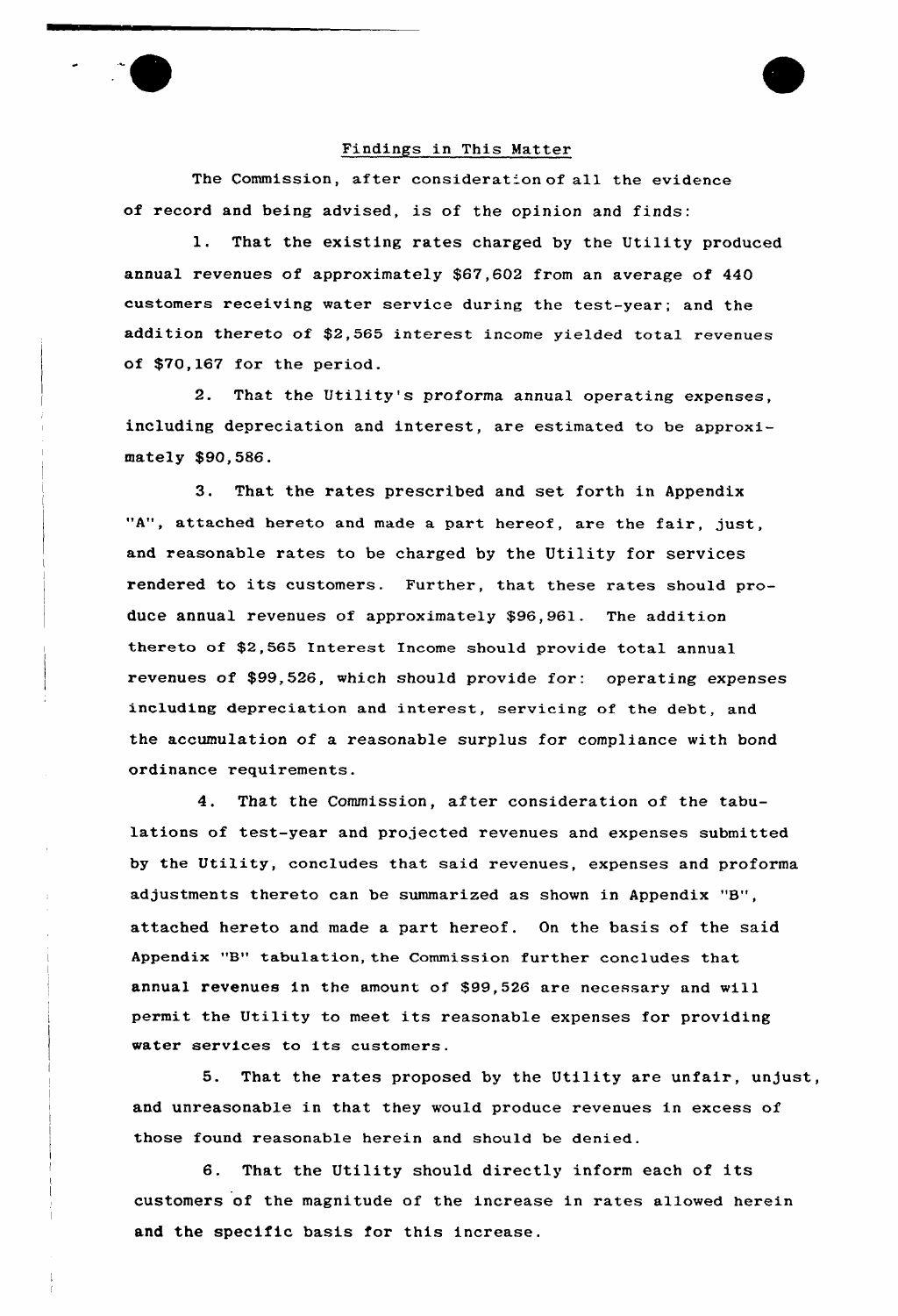7. The record in this case shows that the Utility's unaccounted for water is excessive and does not reflect adequate accountability for its purchased water. The Commission, therefore, finds that the Utility should establish and maintain a program of emphasis on leak detection and correction until such time as its distribution system losses have been reduced to 15% or less for three consecutive months. Further, that the Utility should submit monthly reports of said losses to this Commission until such time as these losses have been stabilized at 15% or less. Such reports shall include the quantity of water purchased, the quantity of water sold and the quantity of unaccounted for water.

8. That according to Kentucky Revised Statutes, Chapter 74.361, the Kentucky General Assembly has determined that the reduction in the number of water districts and associations operating in the Commonwealth is in the public interest, "in that mergers of such Districts will tend to eliminate wasteful duplication of costs and efforts, result in a sounder and more businesslike degree of management, and ultimately result in greater economies, less cost, and a higher degree of service to the general public...". Therefore, the Commission further finds that the Utility should investigate the possibilities of merger with the other water utilities operating in this area, and report to this Commission the findings of their investigation within ninety (90) days of the date of this Order.

# Orders in This Matter

The Commission, on the basis of the matters hereinbefore set forth, and the evidentiary record in this case:

HEREBY ORDERS that the rates as prescribed and set forth in Appendix "A", attached hereto, be and they hereby are fixed as the fair, just, and reasonable rates of the Utility to become effective for services rendered on and after the date of this Order.

IT IS FURTHER ORDERED that the rates sought by the Utility be and the same are hereby denied.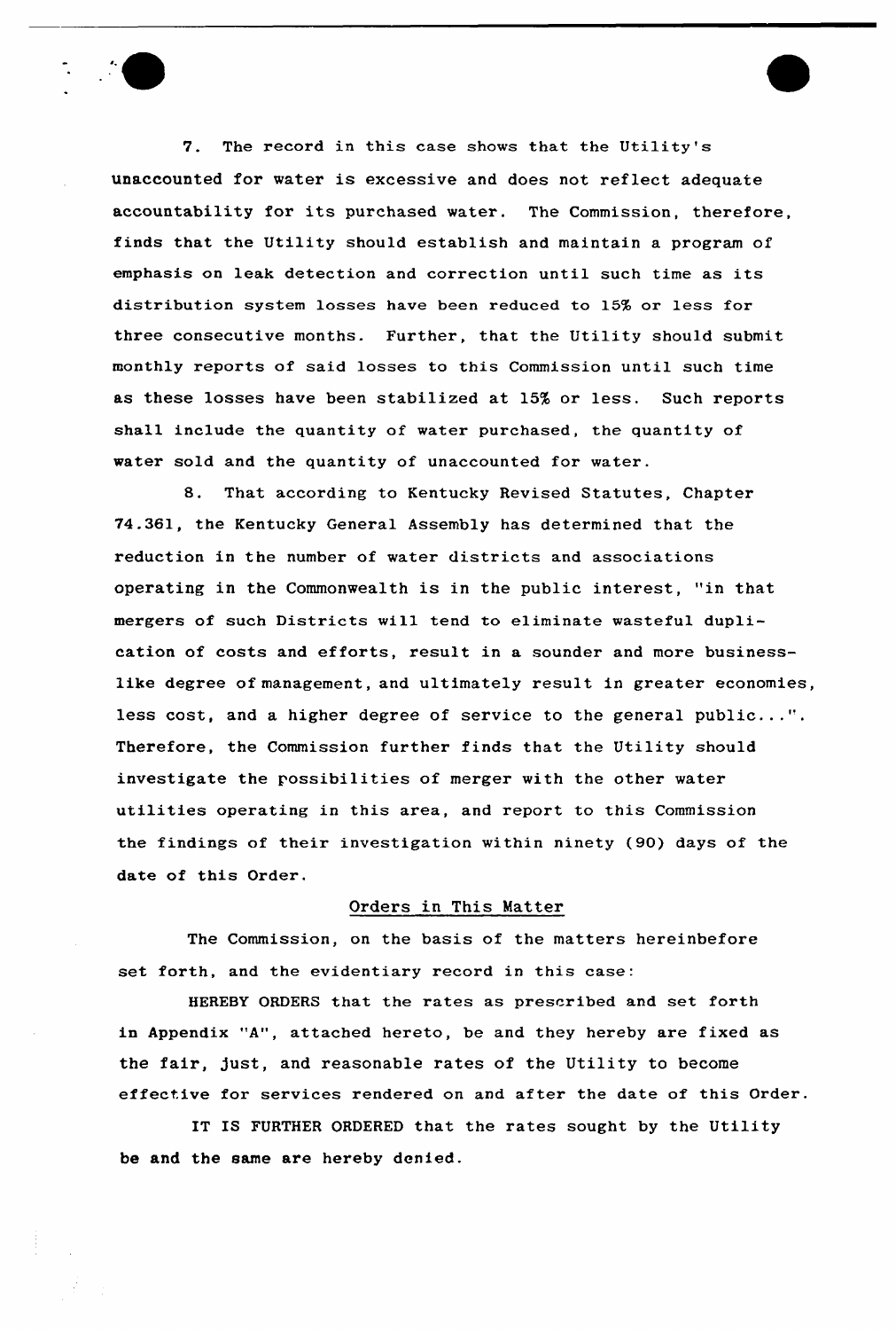

IT IS FURTHER ORDERED that the Utility shall directly inform each of its customers of the magnitude of the increase in rates approved herein and of the specific basis for this increase. Further, that the Utility shall, within thirty (30) days of the date of this Order, file with this Commission its certification that its customers have been duly informed as ordered herein.

IT IS FURTHER ORDERED that the Utility shall establish and maintain a program of emphasis on leak detection and correction and make monthly reports to this Commission as previously set forth herein in Finding No. 6.

IT IS FURTHER ORDERED that the Utility investigate the possibilities of merger with the other water utilities operating in the area and make a written report of the findings of said investigation to this Commission within ninety (90) days of the date of this Order.

IT IS FURTHER ORDERED that the Utility file with this Commission, within thirty (30) days from the date of this Order, its tariff sheets setting forth the rates approved herein. Further, that a copy of the Utility's "Rules and Regulations" for providing service to its customers shall be filed with said tariff sheets.

Done at Frankfort, Kentucky, this 19th day of February, 1980.

UTILITY RFGULATORY COMMISSION

**CHAIRMAN** 

ATTEST:

**SECRETARY**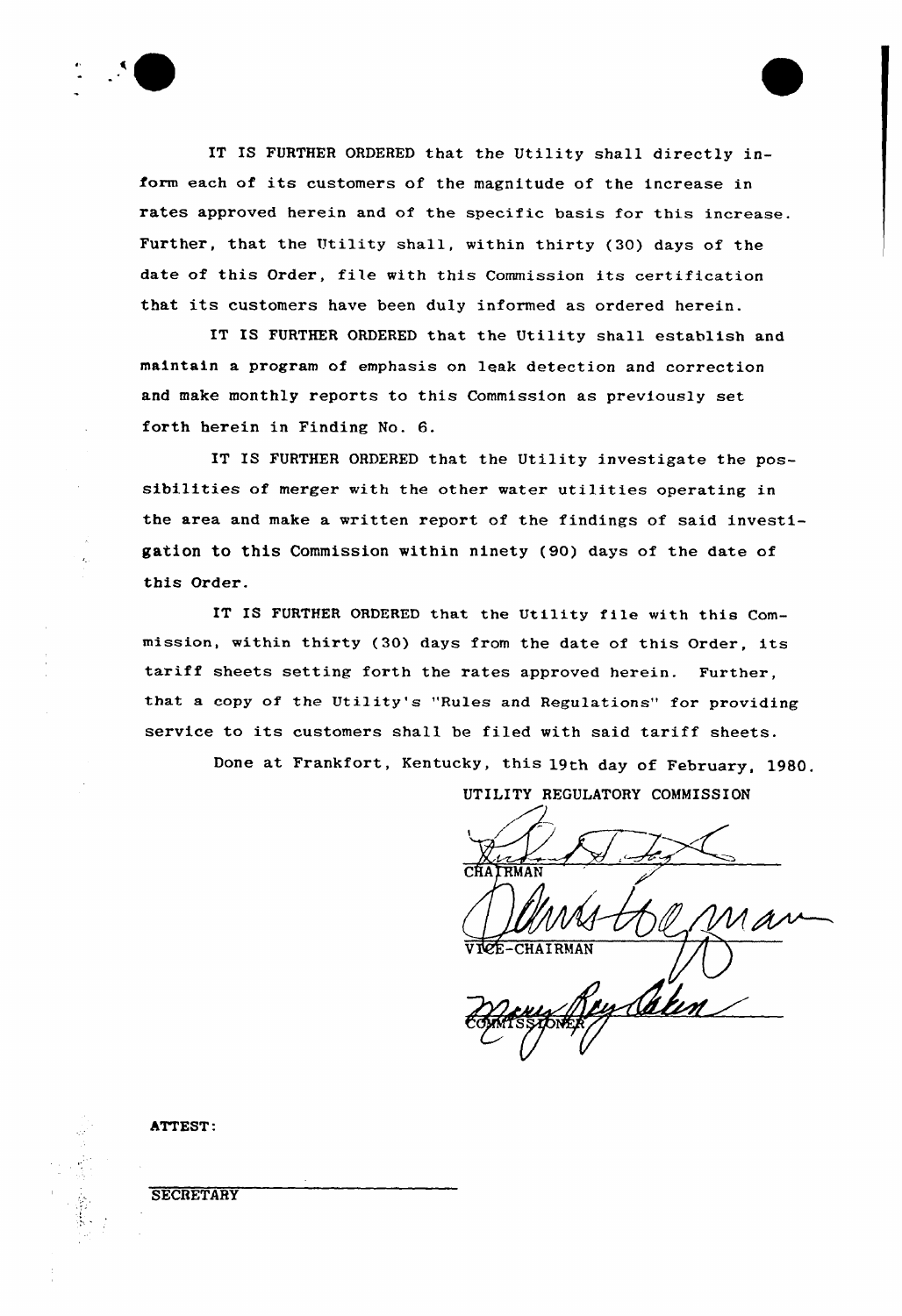



## APPENDIX "A"

APPENDIX TO AN ORDER OF THE UTILITY REGULATORY COMMISSION IN CASE NO. 7517 DATED FEBRUARY 19, 1980.

The following rates are hereby prescribed for the customers served by the South Woodford County Water District. All other rates and charges not mentioned specifically herein shall remain the same as those in effect prior to the date of this Order.

| Gallonage Blocks For<br>Each Meter Size                                               | Monthly Rate for<br>Each Gallonage Block                                                                                           |  |  |
|---------------------------------------------------------------------------------------|------------------------------------------------------------------------------------------------------------------------------------|--|--|
| $5/8$ -inch X $3/4$ -inch Meter                                                       |                                                                                                                                    |  |  |
| 2,000<br>First<br>2,000<br>Next<br>6,000<br>Next<br>90,000<br>Next<br>Over<br>100,000 | <b>\$7.30 Minimum Bill</b><br>$$2.15$ Per 1,000 gallon<br>$$1.50$ Per 1,000 gallon<br>$$1.35$ Per 1,000 gallon<br>\$1.20 Per 1,000 |  |  |
| 3/4-inch Meter                                                                        |                                                                                                                                    |  |  |
| 5,000<br>First<br>5,000<br>Next<br>Next 90.000<br>100,000<br><b>Over</b>              | \$13.10 Minimum Bill<br>\$ 1.50 Per 1,000 gallons<br>\$ 1.35 Per 1,000 gallons<br>$$1.20$ Per 1,000 gallons                        |  |  |
| 1-inch Meter                                                                          |                                                                                                                                    |  |  |
| 10,000<br>First<br>90,000<br>Next<br>100,000<br>Over                                  | \$20.60 Minimum Bill<br>$$1.35$ Per 1,000 gallons<br>$$1.20$ Per 1,000 gallons                                                     |  |  |
| $1\frac{1}{2}$ -inch Meter                                                            |                                                                                                                                    |  |  |
| 15,000<br>First<br>Next 85,000<br>100,000<br><b>Pver</b>                              | \$27.35 Minimum Bill<br>$$1.35$ Per 1,000 gallons<br>$$1.20$ Per 1,000 gallons                                                     |  |  |
| 2-inch Meter                                                                          |                                                                                                                                    |  |  |
| 20,000<br>First<br>80,000<br>Next<br>100,000<br>Over                                  | \$34.10 Minimum Bill<br>1.35 Per $1,000$ gallons<br>1.20 Per $1,000$ gallons                                                       |  |  |

All meters shall be read to the nearest one hundred gallons each month.

The monthly bill for a customer served by a  $5/8"$  x  $3/4"$ meter shall be \$7.30 for metered usages of zero (0) to two thousand (2,000) gallons. The additional charge for usage in excess of two thousand gallons shall be computed to the nearest one hundred (100) gallons of usage on the basis of the above unit costs per one thousand {1,000) gallons. Monthly bills for customers served by meters larger than 5/8" x 3/4" shall be computed in a similar manner with the total bill being either the puted in a similar manner with the total bill being either<br>minimum bill for that meter, or the summation of the minimu hill and the cost of any additional gallonage to the neares one hundred (100) gallons .